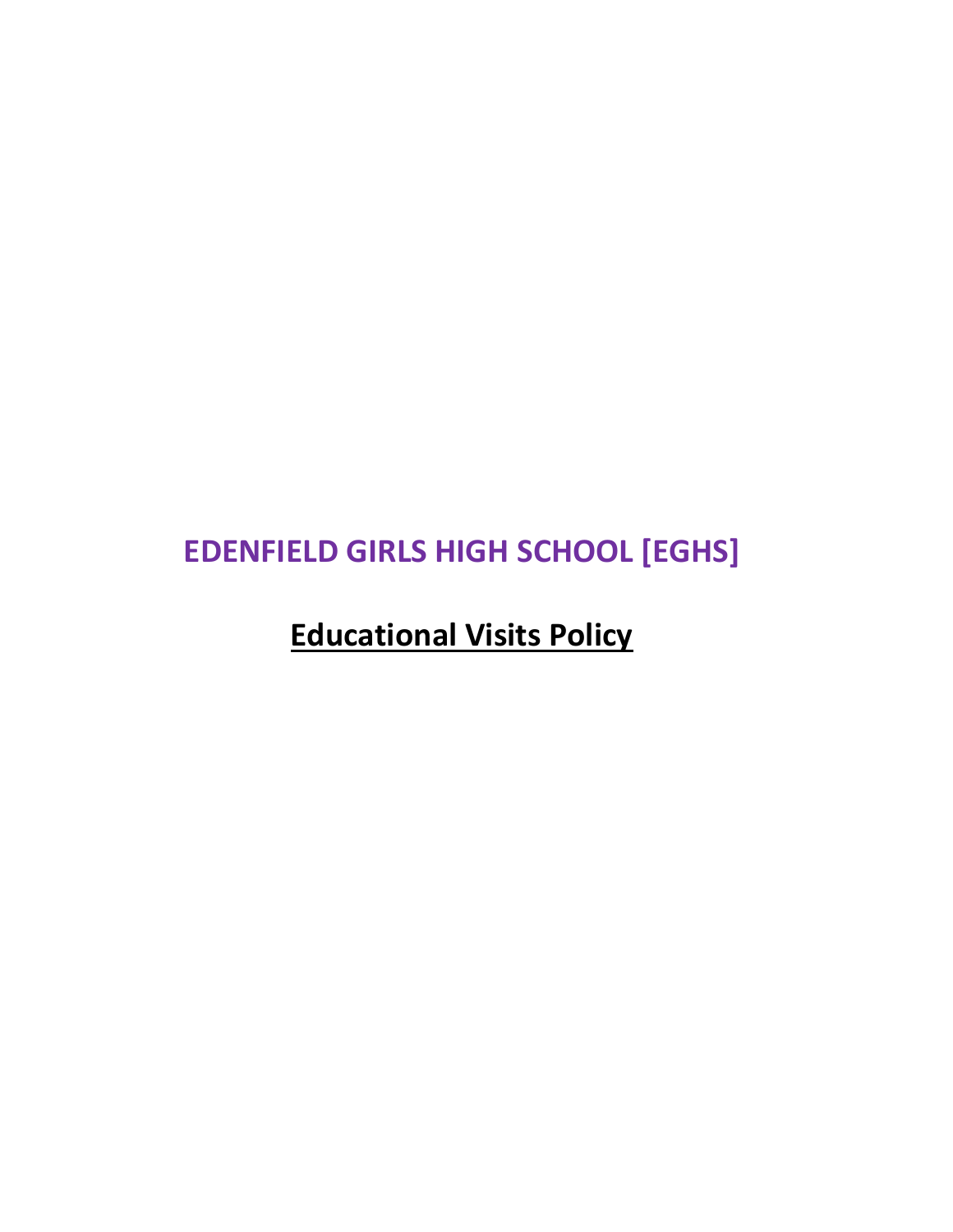#### **Planning the visit**

What is needed for planning a trip:

- Discussion in the department about the aims and objectives of the trip
- Go through the Health and Safety Issues
- Decide on the Student to Staff Supervision Ratio Suggested 1:15. However for theme parks 1:10. Trips abroad 1:8
- Do a Risk Assessment

#### **Decide who is going to organise the trip**

This includes the venue, coach, seeking permission of the Head Teacher, informing the cover co- ordinator (The Head teacher until the school expands and the role is allocated to others) and the members of staff/parents who you want to accompany you. Finding out if there is a facility for prayer.

Sending Health and Safety form to the venue and the Head teacher for overview and signing off and seeking approval and parental consent.

Seek permission from the Head Teacher – At least 10 working days before trip. Visits aboard or those that will carry a higher risk must be authorised by the Governors.

#### **Health and safety information from the venue**

You may wish to visit the venue beforehand, but this visit should take place in your own time.

The organiser may wish to send home a letter to parents containing information about the venue and the expected behaviour of their daughters. This is recommended for trips like theme parks when poor behaviour might result in accidents. Also, for them to indicate any up to date medical conditions and associated medications e.g. inhalers/epi pens etc.

On certain trips i.e. adventure trips or those abroad, you might also advise parents for the need of extra insurance cover.

On the day of the trip, the organiser should brief pupils on expected behaviour and any Health and Safety Issues.

All serious accidents should be reported as soon as possible to the Head teacher who will contact the relevant Trust Convenor (Chair of Governors – Imran Ashraf) and parents as soon as possible.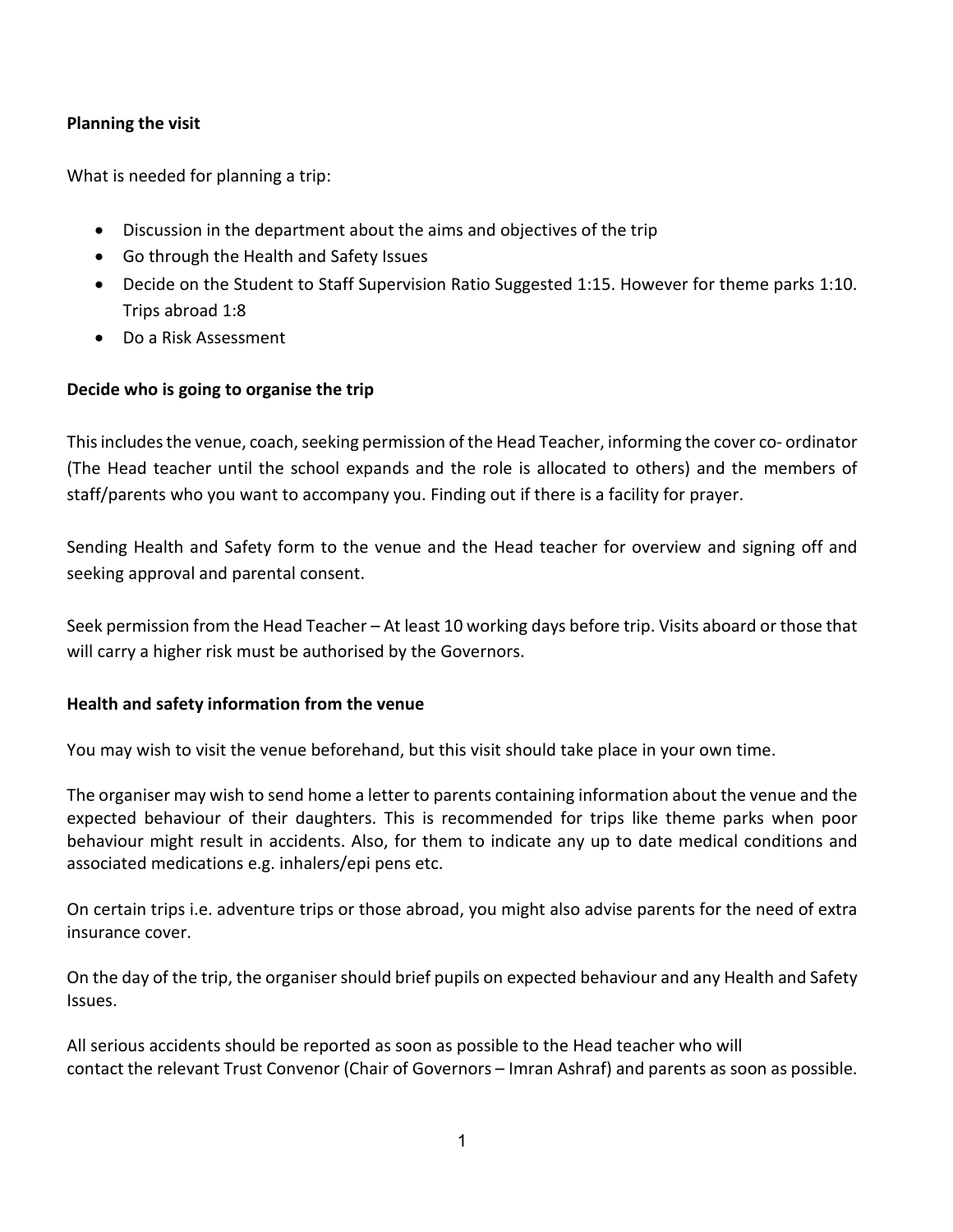## EDUCATIONAL VISITS POLICY AND GUIDELINES

### RISK ASSESSMENT - STEPS TO BE TAKEN WHEN ASSESSING RISKS

| <b>PLACE TO BE VISITED E.G. PARIS</b><br>1                                                                      |                                                                                                |                                                              |  |  |
|-----------------------------------------------------------------------------------------------------------------|------------------------------------------------------------------------------------------------|--------------------------------------------------------------|--|--|
|                                                                                                                 | Potential hazards:                                                                             |                                                              |  |  |
|                                                                                                                 | *walking in the city streets                                                                   | *travelling by ferry                                         |  |  |
|                                                                                                                 | *loss of passport                                                                              | *unsuitable hotel                                            |  |  |
| LIST GROUPS OF PEOPLE WHO ARE ESPECIALLY AT RISK FROM THE<br>2<br><b>SIGNIFICANT HAZARDS TO YOU IDENTIFIED:</b> |                                                                                                |                                                              |  |  |
|                                                                                                                 | *pupils                                                                                        | *non-teaching staff                                          |  |  |
|                                                                                                                 | *pupils with medical conditions (ensure inhalers, epi pens etc are brought along)<br>*teachers |                                                              |  |  |
|                                                                                                                 | *group leader                                                                                  |                                                              |  |  |
| LIST EXISTING CONTROLS OR NOTE WHERE INFORMATION MAY BE<br>3                                                    |                                                                                                |                                                              |  |  |
|                                                                                                                 | <b>FOUND:</b>                                                                                  |                                                              |  |  |
|                                                                                                                 | *ensure sufficient supervision                                                                 | *know details of the consulate                               |  |  |
|                                                                                                                 | *clear guidance to pupils                                                                      | *exploratory visit                                           |  |  |
|                                                                                                                 |                                                                                                |                                                              |  |  |
| HOW WILL YOU COPE WITH THE HAZARDS WHICH ARE NOT CURRENTLY OF<br>4<br><b>FULLY CONTROLLED UNDER (3)?</b>        |                                                                                                |                                                              |  |  |
|                                                                                                                 | List the hazards and the measures taken to control them.                                       |                                                              |  |  |
| 5                                                                                                               |                                                                                                | <b>CONTINUAL MONITORING OF HAZARDS THROUGHOUT THE VISIT:</b> |  |  |
|                                                                                                                 | Adapt plans and then assess risks as necessary                                                 |                                                              |  |  |